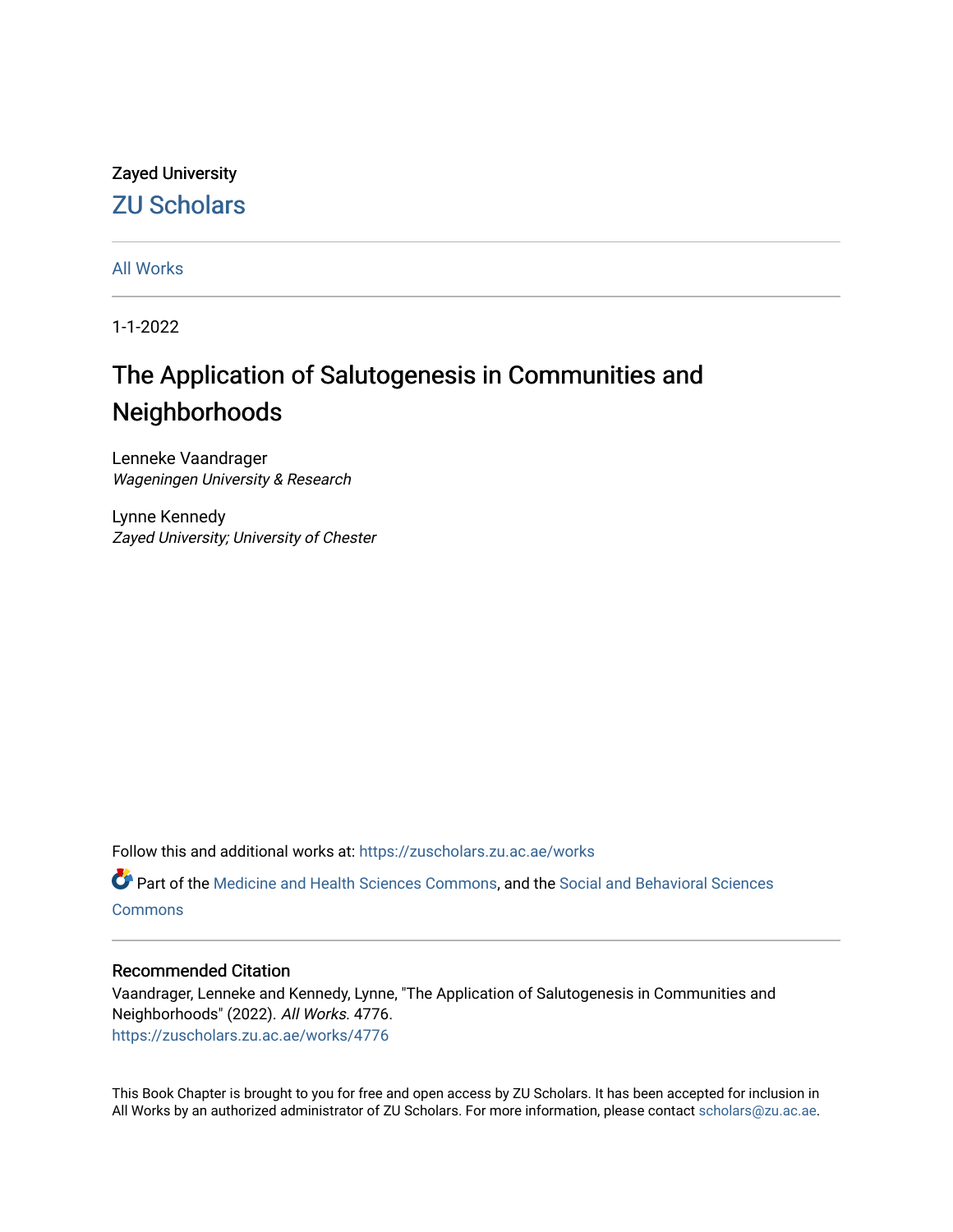# **The Application of Salutogenesis in Communities and Neighborhoods**

Lenneke Vaandrager and Lynne Kennedy

# **Introduction**

Communities and neighborhoods have reemerged as important settings for health promotion; they are particularly effective for encouraging social processes which may shape our life-chances and lead to improved health and well-being (Biddle & Seymour, [2012](#page-9-0)); consequently, as Scriven and Hodgins [\(2012](#page-11-0)) note, of all the settings (cities, schools, workplaces, universities, etc.), communities are the least well defned. Indeed, within the health literature, they are frequently referred to in terms of place, identity, social entity, or collective action.

(a) *Community as a place —the natural, physical, and built environment*

Territorial or place community can be seen as where people have something in common, and this shared element is understood geographically. Another term for this is "locality." As such, community refers to physical characteristics in the green and built local environment *where* people live.

(b) *Community as individual and collective identity (sense of community)*

A second way of defning communities is as individual or collective identities. Communities are groups who share an interest or a common set of circumstances. It is based on notions of a common perception of collective

L. Vaandrager  $(\boxtimes)$ 

L. Kennedy

needs and priorities, and an ability to assume collective responsibility for community decisions (Scriven & Hodgins, [2012\)](#page-11-0). A concept is also referred to as "sense of community," a community psychology concept, referring to the *experience* rather than its structure or the physical attributes (Chavis & Wandersman, [1990](#page-9-1)). Mc Knight and Block ([2010\)](#page-10-0) argue that the most signifcant factors determining one's health are the extent to which people are positively connected to each other, the environment they inhabit, and the local economic opportunities. Or as Rutherford said, "Tend to the social and the individual will fourish" (Rutherford, [2008\)](#page-10-1).

(c) *Community as social entity (cohesion, social capital)* Neighborhood cohesion and social capital are central constructs when communities are defned as social entities. Neighborhood cohesion has been referred to in the literature as a measure of cognitive and structural capability, community attachment, and the effect of residential stability on individual and contextual effects on local friendship ties, collective attachment, and rates of local social participation (Buckner, [1988\)](#page-9-2).

A socially cohesive neighborhood "hangs together" in such a way that component parts ft in and contribute toward a community's collective well-being, with minimal confict between groups (Robinson, [2005](#page-10-2)). The British Government outlined its defnition of community cohesion as follows: "Community Cohesion is what must happen in all communities to enable different groups of people to get on well together. A key contributor to community cohesion is integration which is what must happen to enable new residents and existing residents to adjust to one another" (Commissionon-Integration-and-Cohesion, [2007](#page-10-3)). This is particularly relevant in terms of ethnic, religious, social, and cultural affnity.

The second aspect of community as social entity, community social capital, is a salutary factor on a collective level and can be defned as "features of social organization such as networks, norms, and trust that facilitate coordination and



**33**

 $\degree$  The Author(s) 2022 349 M. B. Mittelmark et al. (eds.), *The Handbook of Salutogenesis*, [https://doi.org/10.1007/978-3-030-79515-3\\_33](https://doi.org/10.1007/978-3-030-79515-3_33#DOI)

This chapter is a reprint of work published in Mittelmark, M.B., Sagy, S., Eriksson, M., Bauer, G., Pelikan, J.M., Lindström, B., & Espnes, G.A. (eds). (2017). *The Handbook of Salutogenesis*. Springer, Cham. DOI: <https://doi.org/10.1007/978-3-319-04600-6>

Department of Social Sciences, Health and Society, Wageningen University and Research, Wageningen, The Netherlands e-mail[: lenneke.vaandrager@wur.nl](mailto:lenneke.vaandrager@wur.nl)

College of Natural and Health Science, Zayed University, United Arab Emirates, and University of Chester, Chester, UK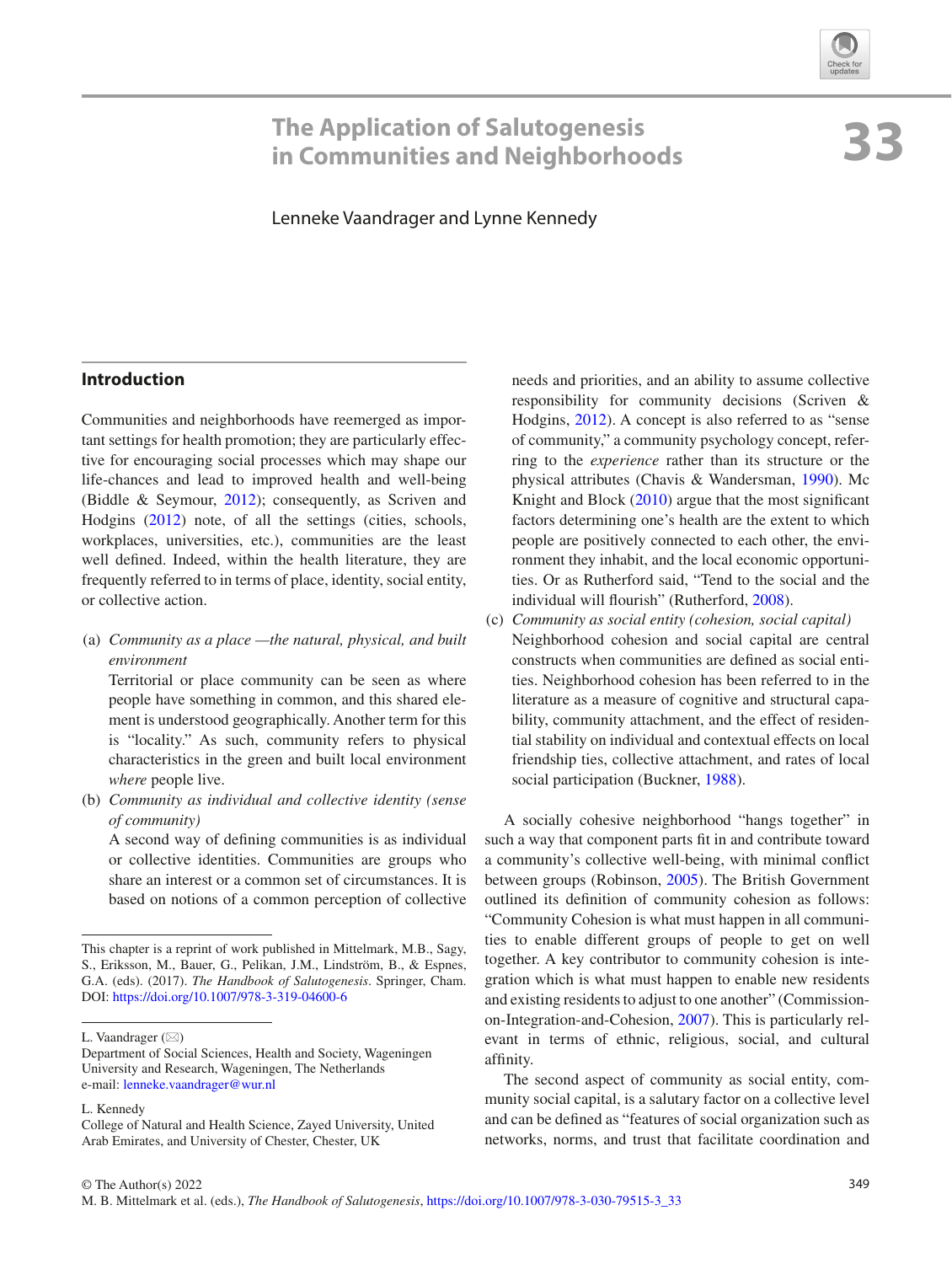cooperation for mutual beneft" (Frohlich & Potvin, [1999](#page-10-4)). This salutary factor is not the individual him/herself, but the structure surrounding individuals; social capital is a community level or ecological factor. The central premise of social capital is that social ties and networks, although rarely visible, are an incredibly powerful and valuable resource (Elliot et al., [2012](#page-10-5)).

#### (d) *Community as collective action (reactive-resilience; proactive community action)*

As collective action, there is a reactive form referred to as resilience and a proactive form referred to as community action. Community resilience refers to the ability of individuals, families, communities, and neighborhoods to cope with adversity and challenges (Morton & Lurie, [2013\)](#page-10-6). The idea of resilience is central to a strength-based or assets approach to health.

It must be taken into account that residents have various ways of "participating," being active in community life that look beyond participation in formalized activities. Participation takes place in spaces, private and public, and in activities they fnd meaningful as ways of being engaged in and practicing community life (Larsen & Stock, [2011](#page-10-7)).

A more proactive view refers to community action. Community action means bringing people together to increase their voice in decisions that affect their lives, such as the way their living environment is planned or built. This collective action also changes the way people see themselves: not as individuals, struggling to be heard or acknowledged in some powerful relationship or another, whether this is "individual and the state," or "individual/group to individual/group," but part of a collective of shared interest and vision. Levels of social capital are shaped by the ability of specific communities to have a voice in the decision-making processes affecting them. Communities with less social capital are also perceived to have lower levels of mutual trust and reciprocity (Attwood et al., [2003\)](#page-9-3), bringing with it its own set of issues or problems such as increased isolation, segregation, exclusion, or marginalization of particular groups living in the same community.

#### **Community Intervention Approaches**

Community intervention approaches hold widespread appeal in health promotion and as such many have originated in response to the guiding principles of the Ottawa Charter (WHO, [1986\)](#page-11-1). As mentioned, empirical evidence of a salutogenic approach in practice is relatively scarce and thus reviews of the literature yield limited results; alternative examples of community intervention approaches, relevant to salutogenic approach, are likely to emerge in the future. For the purpose of this chapter, we have chosen locality develop-

ment, an assets orientation, and community organizing as current examples of promising application in the feld.

#### **Locality Development**

Locality development serves as a base for other organizing, and, in itself, is often aimed at community-wide issues that affect everyone: economic development, education, employment, etc. Its goal is the building of community capacity to deal with whatever needs or issues arise. It also shows itself in smaller community projects—neighborhood cleanups, the building of a community playground, etc.—that help to defne and build a sense of community among diverse residents of a locality ([http://ctb.ku.edu/en/table-of-contents/](http://ctb.ku.edu/en/table-of-contents/assessment/promotion-strategies/community-development/main) [assessment/promotion-strategies/community-development/](http://ctb.ku.edu/en/table-of-contents/assessment/promotion-strategies/community-development/main) [main](http://ctb.ku.edu/en/table-of-contents/assessment/promotion-strategies/community-development/main)).

## **Assets Orientation**

An assets-based model of health fts well with salutogenesis since it emphasizes the positive capacity of communities to promote the health of their members (Kawachi, [2010\)](#page-10-8). A health asset has been described as "…any factor or resource which enhances the ability of individuals, communities and populations to maintain and sustain health and well-being and to help to reduce health inequalities (see Box [33.1](#page-2-0) for examples of assets). These assets can be social, fnancial, physical, environmental, or human resources, for example employment, education, and supportive social networks (Harrison et al., [2004](#page-10-9)). These assets can operate as protective and promoting factors to buffer against life's stresses" (Morgan & Ziglio, [2007](#page-10-10), p. 18).

# <span id="page-2-0"></span>**Box 33.1 Examples of Individual, Community and Organizational Health Assets. (Adapted from Morgan & Ziglio, [2007](#page-10-10))**

- 1. *At the individual level*: social competence, resilience, commitment to learning, positive values, self-esteem, and a sense of purpose
- 2. *At the community level*: family and friendship or supportive networks, intergenerational solidarity, community cohesion, religious tolerance, and harmony
- 3. *At the organizational or institutional level*: environmental resources necessary for promoting physical, mental, and social health, employment security, and opportunities for voluntary service, safe and pleasant housing, political democracy and participation opportunities, social justice, and enhancing equity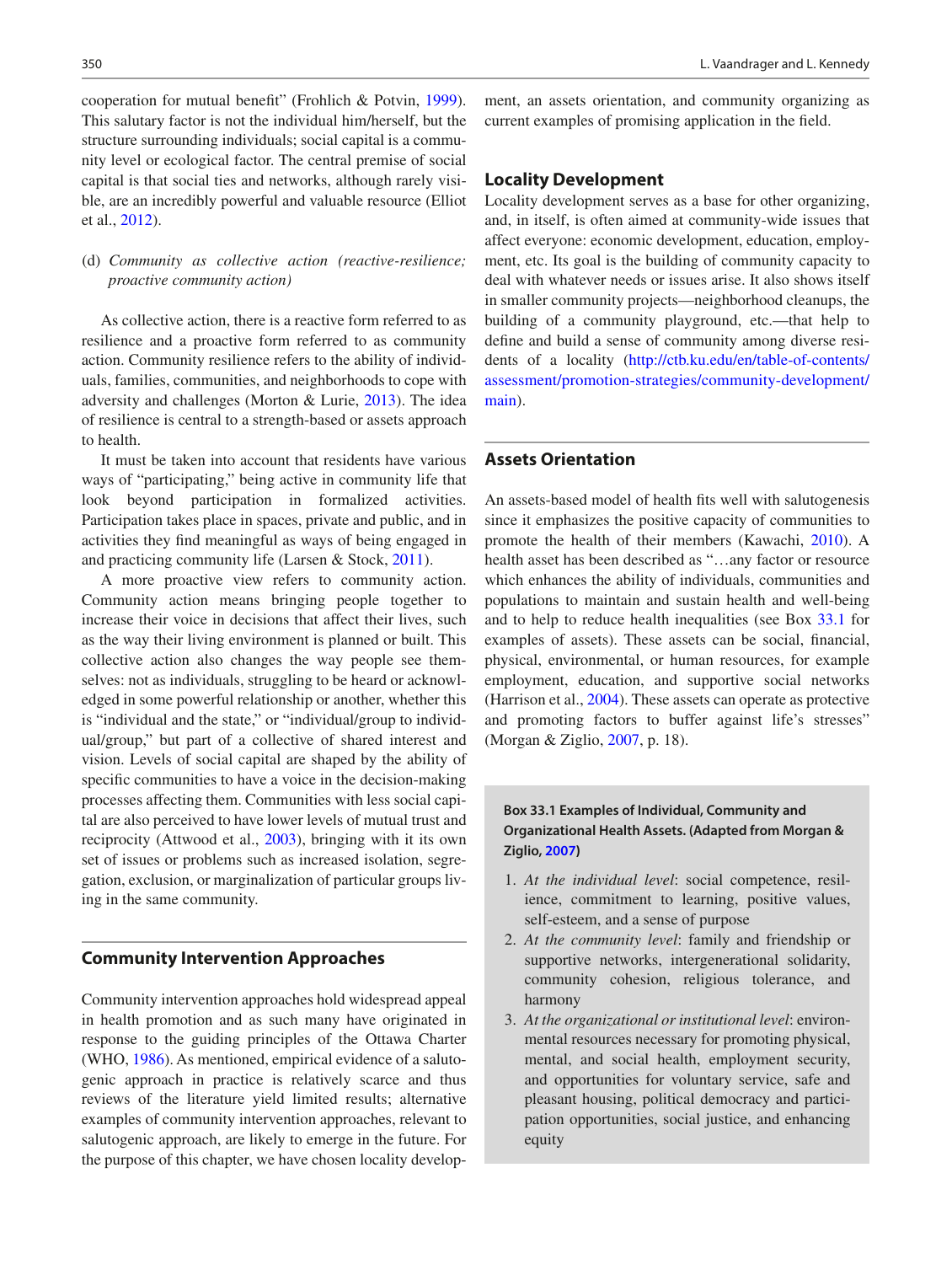In an assets model, planners would ask how a particular community or setting can make best use of their resources (and maximize their assets) to help reduce health inequalities by impacting on the wider determinants of health, to build stronger local economies, to safeguard the environment, and to develop more cohesive communities.

# **Community Organizing**

Many defnitions exist but in essence community organizing is a process where people are motivated to come together, as a collective, to address something of mutual importance; it is a dynamic process, which in itself is transformative, with the goal of action, change, and empowerment. It is regarded as a way of strengthening communities, through the transfer of power from the state to local people through community action (Bunyan, [2013\)](#page-9-4). Of particular interest to community organizing is social power. Those with the greatest resources have the greatest power, those with the most knowledge have more force to infuence the public debate (Speer & Hughey, [1995](#page-11-2)). Community organizing is not about mobilizing people toward the interests or objectives of professionals in order, for example, to adopt normative behaviors, such as healthy lifestyle.

#### **Communities as Complex Social Systems**

In this chapter, communities and neighborhoods are considered as open complex adaptive systems. The system (community) is perceived as the entity above the individuals in it, with its own characteristics and dynamics. What happens in systems is unpredictable, system components interact and synergies can occur; thus, a linear approach does not apply. System components are systems themselves, and systems are part of other systems—for example, a family is a system itself, which forms part of a community, and the community forms part of the city—otherwise referred to as "nested system" or multilayered. The overall functioning of the system infuences the health of individuals who are part of the components of the system (Wilson, [2009](#page-11-3)). The way that systems vary in the quality of living conditions, including the built, natural, and social environments, has clear implications for community health (Wilson, [2009\)](#page-11-3).

Communities and neighborhoods are embedded in cities as larger social systems. The notion of individuals and of their health, as a complex system, is compatible with the more contemporary socioecological model of health, preferred by health promotion and public health professionals today. Individuals, families, communities, regions, and sociocultural and economic determinants of health are somewhat nested and *interact* with each other at each of these

different levels as a complex and synergistic system, requiring a comprehensive system-wide response.

# **Link Between Healthy Communities and Salutogenesis Communities and Neighborhoods**

The salutogenic model remains at the heart of this chapter and will now be explored in relation to community and neighborhood. This model is based on two fundamental concepts: generalized resistance resources (GRRs) and the sense of coherence (SOC). GRRs are resources found within an individual or in their environment that can be used to counter the stressors of everyday life and construct coherent lives experiences. The SOC is the ability to identify and use resources in a health-promoting manner. The approach of the salutogenic theory is to focus on the interaction between the individual, the community, and the environment. Relating the earlier described conceptualizations of community to the salutogenic model means that the locality, sense of community, cohesion, and social capital can be considered as GRRs and that collective action can be considered as the salutogenic mechanism of moving toward the health end of the continuum and building up GRRs. In everyday life, communities are continuously affected by daily hassles and stress which one has to deal with. Whether the outcome will be salutary depends on how communities are able to manage tension by using the resources at their disposal. In this chapter, we are specifcally interested in the resources (and/or assets) inherent within the community and the associated processes enabling these resources to be accessed for the beneft of the community and its well-being. Community members share communal aspects that infuence how they may interact with their surrounding context and stressors. These shared infuences (sometimes referred to as collective SOC since it concerns a group rather than an individual) can enable populations to move toward the ease-end of the continuum (Antonovsky, [1996](#page-9-5)).

From a pathogenic perspective, urban neighborhoods with many disadvantages are called "*riskscapes*" (Wilson et al., [2008](#page-11-4)). We suggest the term "*resourcescapes*" with healthy and equitable planning and zoning in communities and access to resources (GRRs) such as homes with gardens, local employment opportunities, easy commuting distances, accessible and affordable grocery stores, recreational and cultural facilities, parks, open space, healthy schools, and medical facilities ft with the salutogenic framework. One way to facilitate stronger SOC is to help raise awareness of available and "untapped" resources, which may enable people to take greater control of their own situation or health and well-being. Several tools now exist to help people and communities themselves to explore the inherent assets.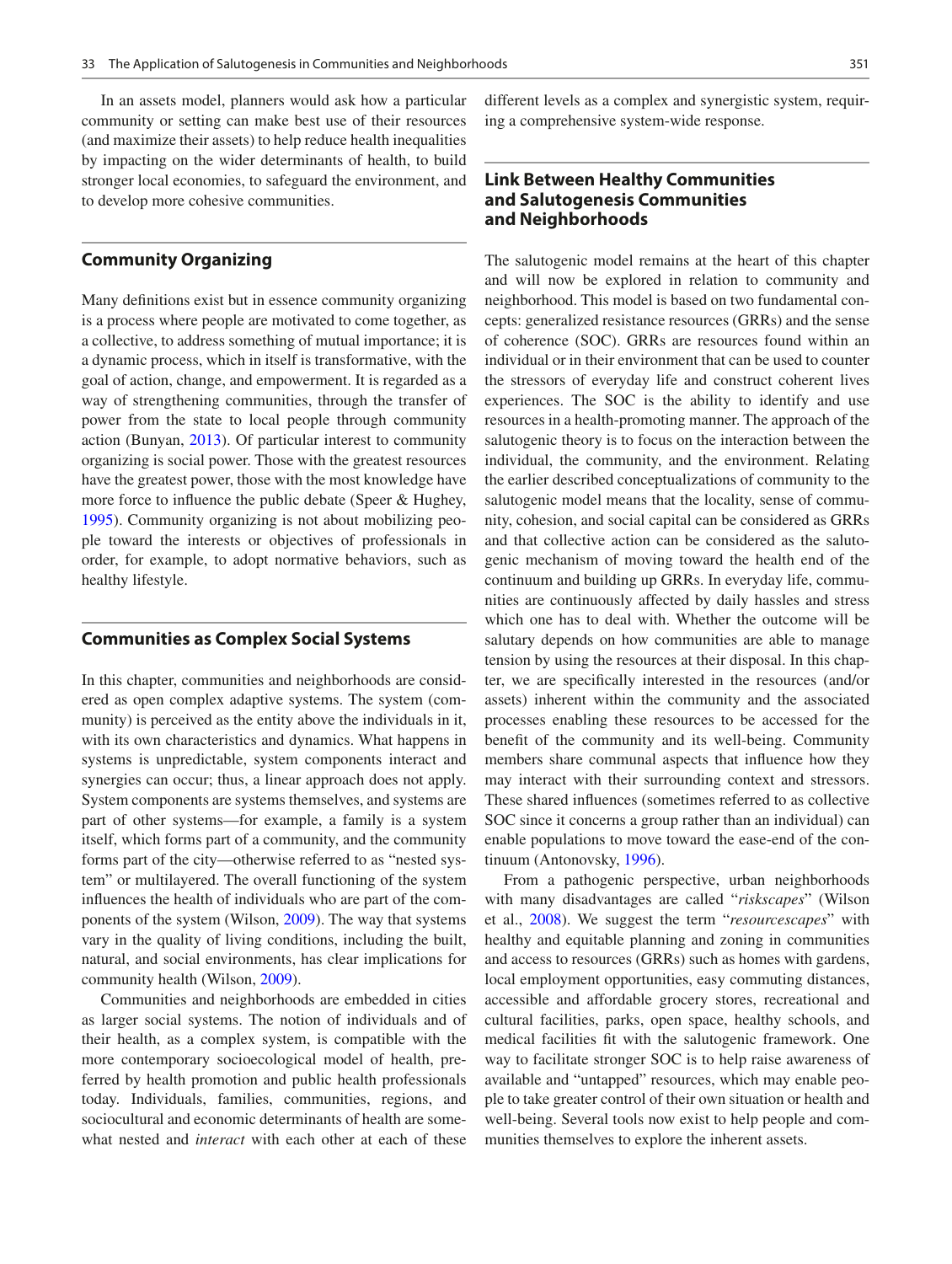Possible social assets/resources in the community include, for example, the presence of adult role models who are employed in meaningful and rewarding jobs (Kawachi, [2010](#page-10-8)) and the presence of informal social control (Sampson et al., [1997](#page-11-5)). This concept refers to the capacity of a community to regulate behaviors of its members according to collectively desired roles.

The above examples of resources can also help communities to be more resilient against social and environmental transitions such air pollution, urban decay, man-made and natural disasters, and climate change. As the next section illustrates, healthy communities have healthy physical characteristics, a strong sense of community, and a strong social capital. Through a shared interest and vision and profting from assets available, community members actively organize themselves for better health and well-being.

The link between how people feel and circumstances of their own lives better equips them to survive adverse situations or circumstances (Foot & Hopkins, [2010](#page-10-11)). Little research however has been devoted to the variety of *mechanisms* that promote the development of a strong collective SOC (García-Moya et al., [2012\)](#page-10-12). As Fone et al. ([2006\)](#page-10-13) demonstrate, the ability to conceptualize, defne, operationalize, and measure the specifc resources and pathways within the social environment that link the neighborhood of residence to health outcome is complex and reliant upon sophisticated multilevel analysis (Lee & Maheswaran, [2011](#page-10-14)). Not foregoing this type of approach, examining the role of community and neighborhood from a salutogenic and strength perspective requires us to unravel what is meant by a salutogenic pathway. But, as illustrated below, the difficulty in isolating key components within this pathway is in itself a challenge for researchers in this feld and may well explain the paucity of research of an empirical nature into salutogenesis involving communities and neighborhood. Some may also ask if it is appropriate or possible, because to do so is to ignore the very complexity that characterizes such systems.

# **Current Literature on Salutogenesis, Community, and Neighborhood**

In this part of the chapter, we explore the relevant literature on how communities infuence the health of their members. We primarily consider etiological research that is explicitly related to the salutogenic orientation and/or to key concepts of salutogenesis. Secondarily, we consider research relevant to salutogenesis and show how this research is related to this concept. The literature is brought together under the organizing structure used throughout this chapter of neighborhood or community as: (a) a place, (b) connectedness (we combine sense of community, cohesion, and social capital), and (c) social action.

#### **Community as a Place to Live**

Many physical characteristics of communities play a role as a resource or asset. They include features like infrastructure and transportation (see Chap. [34](https://doi.org/10.1007/978-3-030-79515-3_34) on cities), enough "space" for everyone, and contact to nature. Related to salutogenesis and the starting point that people and places are being produced in relation to each other, especially making sense of the everyday living environment, plays an important role. Without attempting to oversimplify the complexity, we will describe some of the examples we found.

Research from social work practice (Jack, [2010](#page-10-15)) concurs that children's mental well-being is associated with sense of place or place attachment which grows out of person–environment interaction. Our use of space has changed over time, we spend signifcantly more time watching TV or traveling in vehicles and the average child now spends up to 16 h a day in the home compared with recent decades when children played outside and walked, sometimes a fair distance, to school (Ziviani et al., [2004\)](#page-11-6); children however favor a mix of the home and garden, nearby streets, local open spaces, parks, playgrounds, and sports felds (Jack, [2010](#page-10-15)). Opportunities for increased time outdoors and in safe or enjoyable neighborhoods are now recognized (Thompson et al., [2008\)](#page-11-7) and encouraged, particularly in terms of the built environment and the planning process (Cleland et al., [2010](#page-9-6)).

Research from cultural geographers (Lager et al., [2013\)](#page-10-16) showed that sense of belonging and well-being of elderly despite the many changes in the neighborhood—is negotiated and practiced in everyday places and interactions. This shows that, in line with salutogenic theory, people and place do not develop independently. Rather than specifc assets or resources, it seems more important that the elderly can age within a familiar and predictable environment.

Maass et al. ([2014\)](#page-10-17) analyzed data from a population study including the measurement of SOC and a number of neighborhood variables in a city in Norway and found that the overall satisfaction with the living area and social capital are related. SOC was the strongest correlate for health outcomes. However, they found differences between groups. Satisfaction with quality of neighborhood resources was significantly related to SOC in nonworkers and low-earners and health outcomes in women. The authors recommended that deprived groups might beneft most from health promotion in the neighborhood.

#### **Green Spaces and Contact to Nature**

Access to natural environments is associated with a positive assessment of neighborhood satisfaction and time spent on physical activity (Bjork et al., [2008\)](#page-9-7). On the other hand, these types of health effects have only been found for larger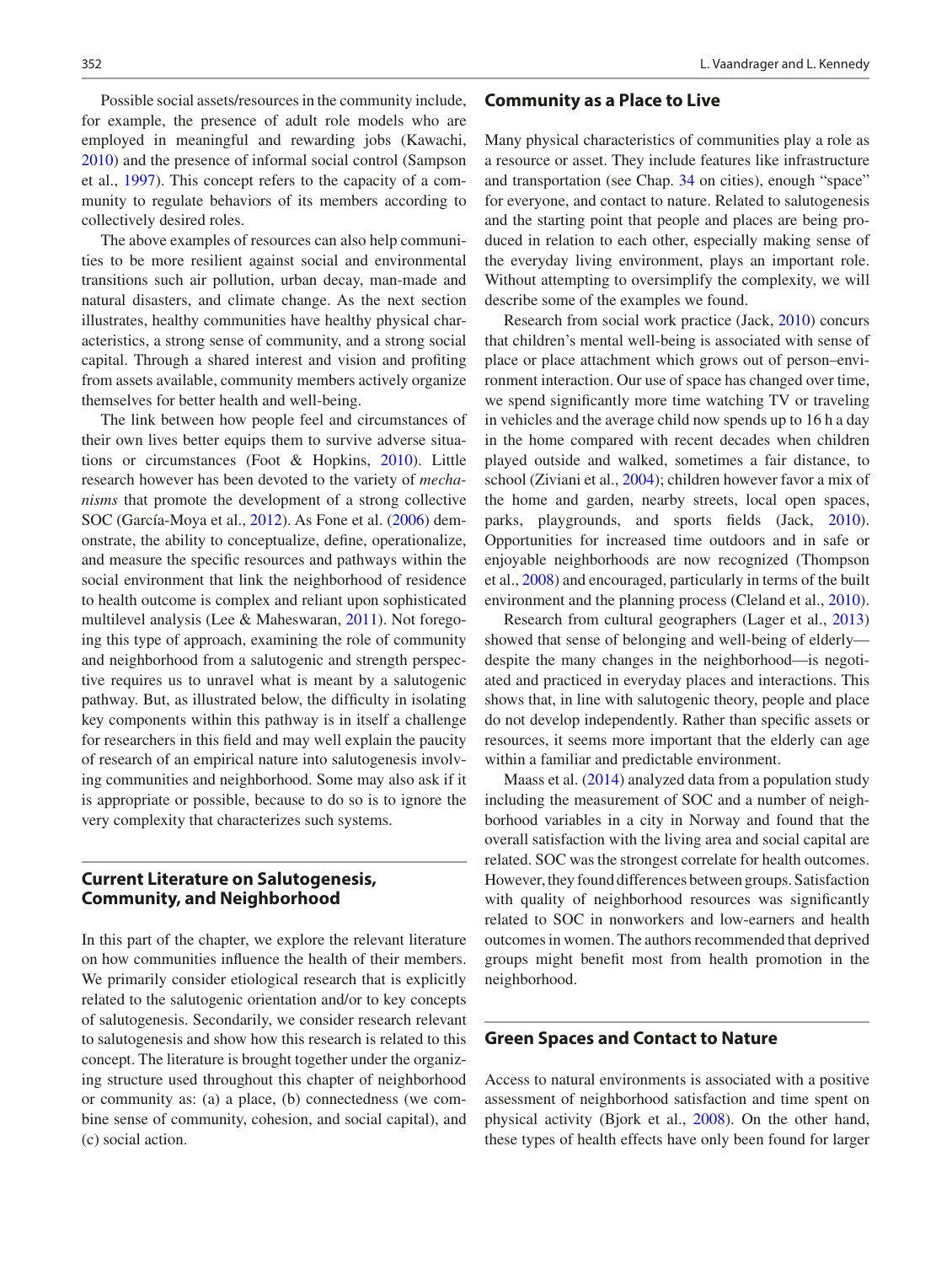green spaces and not for smaller green spaces (Mitchell & Popham, [2008\)](#page-10-18) and benefts that green space might offer seem easily eclipsed by other conditions such as car dependency (Richardson et al., [2012\)](#page-10-19). Residents might also be more positive about green in their living surroundings if they are in general satisfed about where they live (Nielsen & Hansen, [2007\)](#page-10-20), which suggests how important it is to acknowledge the interplay of different factors within the wider system. That is why van Dillen et al. [\(2011](#page-11-8)) and also Thompson and colleagues (2011) stress that it is worthwhile to further investigate the relationship between the quality of streetscape greenery, attractiveness of the neighborhood (or residential satisfaction) health, and well-being.

Compelling evidence exists for links between contact with green space and better mental health (Depledge et al., [2011](#page-10-21)), however as the literature suggests, access to green space is variable according to where you live. A survey from the Netherlands, involving 25,000 people, reported that those living within 1 km of green space were more likely to have a stronger perception of good health (Maas et al., [2006\)](#page-10-22). The most deprived groups are seven times less likely to live in green areas, whereas adults in this poorest quintile, living near green space, beneft most (Mitchell & Popham, [2008](#page-10-18)). This is what Marmot refers to in his report as to "environmental injustice"—which he argues "the more deprived the community is, the worse the environments in which people live" (Marmot et al., [2010](#page-10-23)).

#### **Connectedness**

Communities that are more cohesive, characterized by strong social bonds and ties, have been shown to be more likely to maintain and sustain health even in the face of disadvantage (Harrison et al., [2004;](#page-10-9) Magis, [2010](#page-10-24); Morgan & Ziglio, [2007](#page-10-10)). A meta-analysis of 148 studies investigating the association between social relationships and mortality indicated that individuals with adequate social relationships have a 50% greater likelihood of survival compared with those with poor or insuffcient relationships (Holt-Lunstad et al., [2010\)](#page-10-25). The authors hypothesized that this may function through a stressbuffering mechanism or behavioral modeling, within social networks. Although this study was not specifcally related to communities, it still supports the importance of social ties for people.

As mentioned in the beginning of this chapter, social capital is central to salutogenic communities. Social capital is an asset of communities, *not* of individuals (Kawachi, [2010](#page-10-8)), and it is important to make a distinction between the bonding and bridging dimension of social capital (Szreter & Woolcock, [2004\)](#page-11-9). Bonding social capital refers to trusting and cooperative relations between members of a group who are similar in terms of social identity (e.g., race and ethnicity), whereas bridging social capital refers to connections between individuals who are dissimilar with respect to their social identity (e.g., race, ethnicity, social class). Interestingly, bridging social capital is related to better well-being, whereas bonding ties often turn out to be detrimental to the health of residents (Almedom, [2005](#page-9-8); Kawachi, [2010](#page-10-8)) due to the tendency to favor the formation of groups formed on exclusivity rather than inclusivity.

Nevertheless, there is evidence to suggest that people with stronger social networks tend to be stronger, healthier, and happier (Marmot et al., [2010\)](#page-10-23). Critical to this is the social contact and social support that fosters greater self-confdence and reduces isolation in communities: "individuals need communities and communities need engaged citizens to survive" (Friedli & Parsonage, [2009,](#page-10-26) p. 15).

Indeed, Professor Marmot's review (Marmot et al., [2010\)](#page-10-23) highlights the importance of strong social networks to people's health, by helping people to be more resilient and "bounce back" from adversity; his report presents strong evidence that social networks can help buffer against stressors of everyday life. In this, he also refers to the value of communities in terms of the social relationships as a resource for health and well-being: "it is not so much that social networks stop you getting ill, but they help you to recover when you do get ill" (Marmot et al., [2010\)](#page-10-23).

### **Community as Social Action**

Kawachi [\(2010](#page-10-8)) describes three principles to build collective action from an asset-based model of health: (1) invest in a number of activities rather than one, (2) pay attention to the type of social capital and especially invest in bridging social capital, and (3) make sure there is budget available. The benefts reach beyond the individual members and can therefore be seen as a government responsibility. This is critical if we are to avoid what some refer to as the misuse, or abuse, of adopting an assets-based approach, to shift culpability away from central or local government onto individuals and communities. Obviously, balance between the two is more realistic and as this section illustrates, helpful in empowering communities for better health and well-being.

According to Larsen and Stock ([2011](#page-10-7)), constructing a collective identity (collective SOC?) in a neighborhood, based on hegemonic narratives of the neighborhood, of its history and development, can be particularly useful in strengthening community attachment. These authors (ibid., p. 20) stress that "residents have various ways of 'participating' in community life that look beyond participation in formalized activities. Participation takes place in spaces, private and public, and in activities they find meaningful as ways of being engaged in and practicing community life."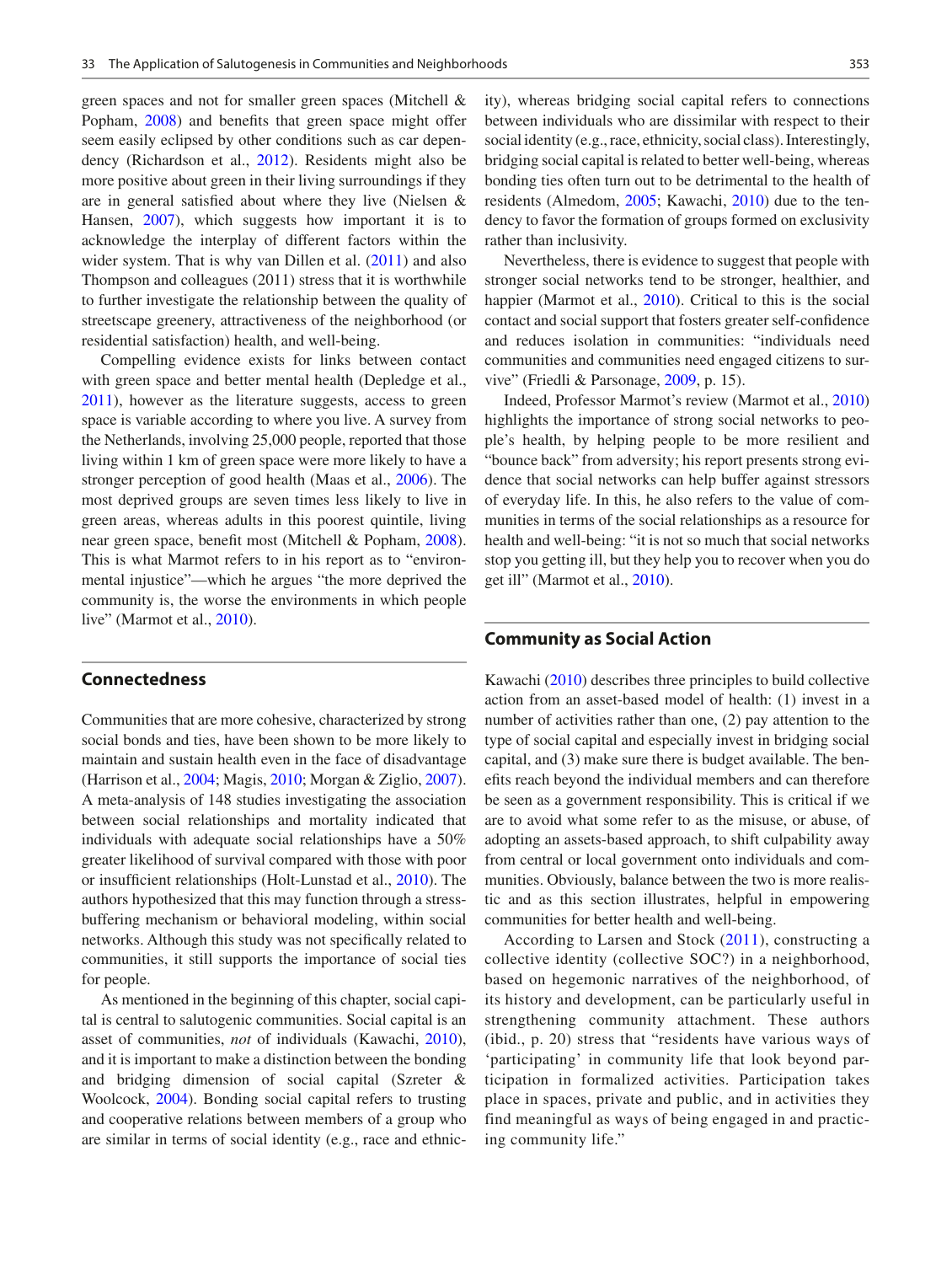### **Current Research: Interventions**

In this section, we outline examples of typical (programmatic) action areas: based on descriptive evidence presented above, including, where available, literature on the effectiveness of interventions, from research that explicitly relates to the salutogenic orientation.

Salutogenic interventions are not only about making sure resources are *available* to people and communities but also about creating opportunities to help people to *recognize* these resources exist in the frst place so they can utilize them better. These types of interventions aim to improve the person–environment fit in the microsystem of communities. Fundamentally, resources therefore should be meaningful to the people concerned; as already suggested above, access to resources is variable. Moreover, meaningfulness associated with different resources is also highly subjective, varying between people and places. Thus, efforts to address inequalities in health, associated with place, must start from and be initiated by the people, members of the place, themselves.

#### **Community as a Place**

The number of initiatives of promoting health and well-being in natural environments is growing. We have selected a number of case studies/examples to illustrate this: (a) access to green space, (b) community gardens, (c) natural green playgrounds for children, and fnally (d) day care on farms, for example, for young people who have difficulties to function effectively in mainstream society.

Supporting communities and environmental improvements to the natural or green spaces, built environment, and public spaces have been shown to positively infuence mental health. For example, outdoor physical activity has been found to be particularly benefcial for people's well-being, with evidence that outdoor walking groups have a greater impact on participants' self-esteem and mood than the equivalent activity indoors (Bragg et al., [2013;](#page-9-9) Burls, [2007\)](#page-9-10); access to green spaces has been associated with reduced inequalities in health (Friedli & Parsonage, [2009\)](#page-10-26). On the other hand, landscape design will not affect a move toward the positive side of the health continuum if the green interventions are "too simplistic" since the relationship between green space and health is complex (Lee & Maheswaran, [2011](#page-10-14)). Moreover, the positive effects of place result from the interplay of salutogenic mechanisms. According to MIND, a mental health charity in the UK, the natural outdoors is a key factor in promoting mental health and well-being as part of building resilient communities [\(mind.org.uk\)](http://mind.org.uk). Their research identifed benefts of being outdoors as a very strong theme, with people citing garden allotment (homegrown food) groups as particularly helpful because they combine a range

of different elements that have a positive impact on their well-being, including physical activity, being in a social group and being outdoors.

Not only are green environments healthy in the sense of being outside, also the collaborative active involvement in the maintenance of natural areas can contribute to better health and well-being. For example, gardening promotes an active lifestyle (Van den Berg & Custers, [2011\)](#page-11-10) and contributes to healthful eating, and children show more active and social type of play in a green outdoor environment than in a traditional playground. Besides the positive results of these initiatives, being involved in the development or maintenance of these types of initiatives can also be as rewarding, promote self-effcacy and esteem, thus promoting health.

An example of a salutary factor in a neighborhood is a community garden which encourages outdoor activities, physical activity, and meaningful engagement, socialization with neighbors as well as aesthetic enhancement. In a Swedish study, three perceived qualities of the green neighborhood environment with salutogenic potential were identifed: historical remains (culture), silence such that sounds of nature can be heard (serene), and richness in animal and plant species (lush) (de Jong et al., [2012](#page-10-27)).

A recent study in Wales pointed out that community gardening provides community gardeners with various social, mental, and physical resources, which can make it easier for people to perceive their lives as meaningful, structured, and understandable. Social initiatives in natural environments can support learning experiences to move toward the ease-end of the health continuum (Esdonk, [2012](#page-10-28)). The Liverpool City Council (2012) is also one of the best-performing local authorities securing parks and green spaces. Besides many other economic, environmental, and health rationales, they also recognize advantages for communities and people. In their green infrastructure strategy, they write: "Parks are places to meet and celebrate with family and friends. They are inclusive and accessible. They are venues for community festivals, events and sporting activities. Parks are the scene of excitement, refreshment, relaxation, and solitude." In Liverpool, 35,512 people were brought together in parks in 2009/10. More than 30 parks have direct links to community and friend groups. Their voluntary involvement and decision-making directly improve community empowerment and well-being (Liverpool-City-Council, [2012\)](#page-10-29).

Outdoor nature contact is also important for children. Research suggests they prefer and rank highly vegetation in neighborhood parks, playgrounds, and backyard gardens compared with other places (Lee & Maheswaran, [2011](#page-10-14)). In many cities in the Netherlands, municipalities have started to develop green playing felds in inner city areas as an alternative for schoolyards constructed of stone. Green playing grounds contain a greater diversity for playing and nurture the health and development of children (Dyment & Bell, [2008](#page-10-30); Van den Berg & Van den Berg, [2011\)](#page-11-11).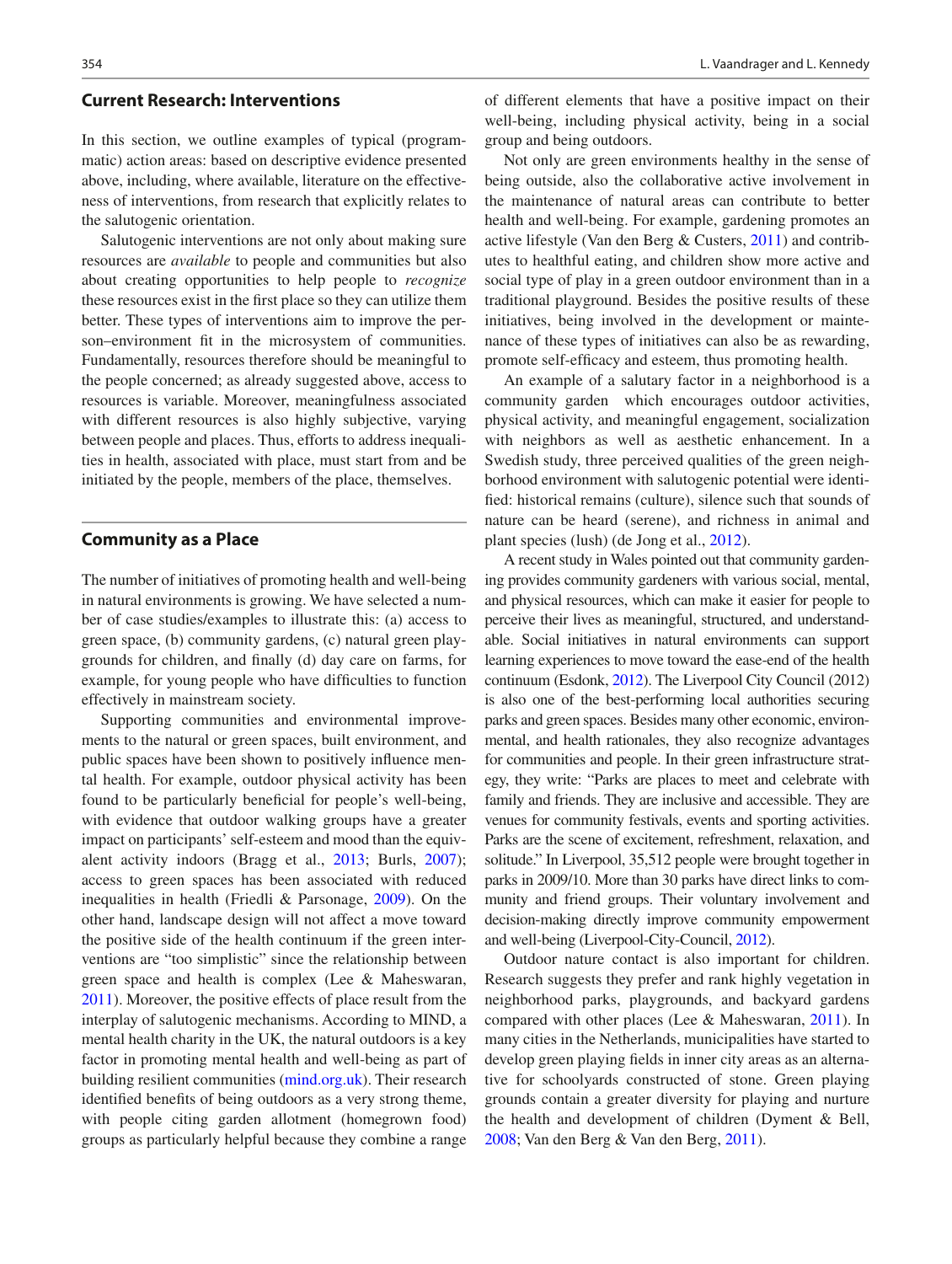Some interventions are characterised by, and successful specifcally because, of the focus on time spent outdoors in green or natural community settings, rich in natural resources, such as the care farm. One study, based on qualitative interviews with young socially excluded males, participating in 6-month intervention on "care farms" in The Netherlands, whereby farmers host young people in need of specifc, typically social work intervention, revealed that a range of resources—at the individual, "household" (albeit temporary), organizational, or environmental level—could be linked to the personal development and an increased SOC of the young men. A diversity and richness of resources (and stressors!) created various opportunities for learning: making sense, interpreting, and giving meaning to resources and stressors (Schreuder et al., [2014](#page-11-12)). Interestingly, young people found, or rediscovered, a sense of meaningfulness, purpose, and structure through small, taken for granted, or everyday aspects such as connection with nature, animals, and people; employment, rules, reciprocity, and respect. This work offers insight into the benefts for some people with complex needs of reconnecting with nature, the environment, and basic social networks.

#### **Place-Related Design Principles**

Healthy communities are compact and well connected. Environmental health planners recommend what they call "mixed-use design" (Lee & Maheswaran, [2011\)](#page-10-14). Mixed-use design refers to using the land for varied reasons such as residential, retail, and employment combined with "connectivity" characterized by short distances between places of interest. Based on a review of current evidence (Brown & Grant, [2007\)](#page-9-11) recommend fve possible salutogenic interventions central to a "healthy community" design:

- 1. Paying attention to the green design of roads and transport routes as they reduce stress in the people traveling along them. They describe the Dutch "woonerfs" (home zones) as examples which include lots of street trees, verge planting, and soft surfaces.
- 2. Providing a range of open spaces for people to use and to observe: parks, gardens, terraces, squares, verges, and river banks, not only in residential spaces but also in the surroundings of businesses.
- 3. Balancing soft surfaces and vegetative cover for local air hygiene and temperature control.
- 4. Providing trees for shade and shelter, visual interest, and nearby nature.
- 5. Build in health using nature as an integrated element of planning: "Nature is not merely an amenity, luxury, frill or decoration. The availability of nearby nature meets and essential human need."

#### **Connected Communities**

In terms of the evidence that healthy (strong) communities or neighborhoods contribute to health and well-being, Elliot et al. [\(2012](#page-10-5)) concluded that little or no evidence existed for interventions that transformed neighborhood relationships in ways that enhanced collective resources per se, but fairly strong evidence for interventions focused on affrmation of social identity, rather than transformative interventions focused on power, succeeds in forging strong social relationships between a group of people and is good for health (e.g., community gardens); particularly interventions bringing previously isolated individuals in contact with others who share a common experience (such as healthy aging) (Lezwijn et al., [2011\)](#page-10-31).

Nash [\(2002](#page-10-32)) promotes a comprehensive approach with essential elements of social work functions such as linking, consensus-building, and community organizing. They also recommend this approach is informed by values of cultural competence and empowerment. Sharing neighborhood history evokes emotions of belonging (Larsen & Stock, [2011](#page-10-7)), while community gardening can help promote social identity through increased sense of belonging and reciprocity and mutuality (Hale et al., [2011;](#page-10-33) Saldivar-tanaka & Krasny, [2004](#page-11-13); Teig et al., [2009;](#page-11-14) Wakefeld et al., [2007](#page-11-15)).

An early childhood intervention program, KidsFirst in Canada, which aimed to enhance social capital and social cohesion at community level, managed to bring the community together through conducting broad and targeted community consultations, and developing partnerships. The program enabled vulnerable families to enhance connectedness among themselves, to link them to services, and to inte-grate them in the larger community (Shan et al., [2012](#page-11-16)). Investing in social connectedness is, however, not a panacea for health and sometimes can facilitate negative or perverse consequences (Kawachi, [2010](#page-10-8)) such as exclusion of outsiders, intolerance of diversity, and restrictions on individual freedoms.

#### **Social Community Action**

The ability of residents to organize and engage in collective action enables residents of communities to lobby for safety in the neighborhood (Baum et al., [2009](#page-9-12)), to rally against clo-sure of (health) services (Mooney & Fyfe, [2006](#page-10-34)), or to manage informal care (Kawachi, [2010](#page-10-8)). Often this is facilitated by the presence of local organizations.

In the development of social or community action, "trust" plays a central role. The extent to which people are able to participate in the social, economic, and cultural life of their communities clearly depends on the level of trust between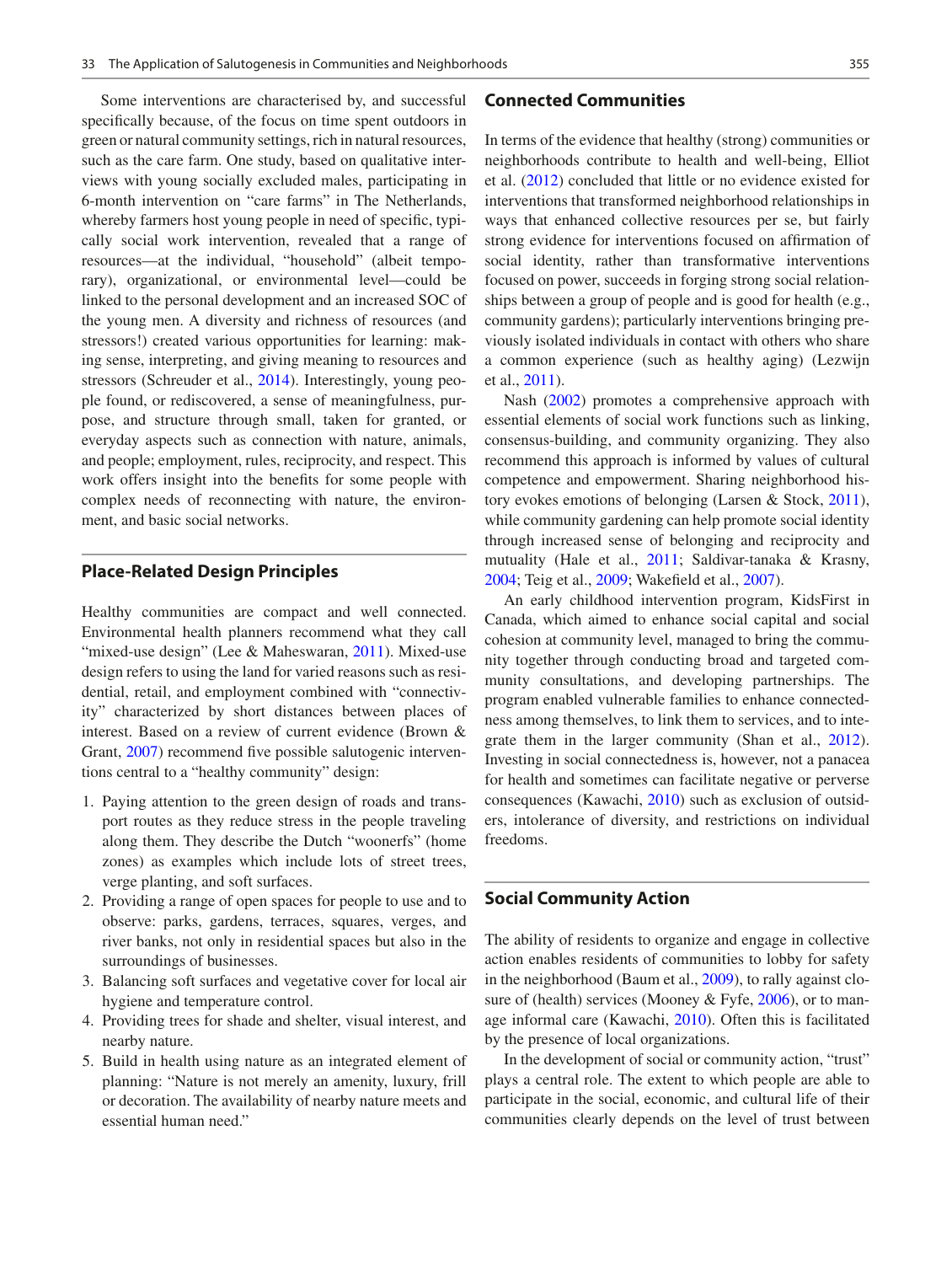community members. In situations where individuals are both empowered and experience a certain level of "trust," they are more likely to participate in action leading to changes in situations for the better (Ward & Meyer, [2009](#page-11-17)). This also helps explain the reported success of various autonomously organized urban initiatives (Kremer & Tonkens, [2006](#page-10-35)).

In the area of disaster management and based on salutogenic principles that communities can develop adaptive capacities to respond and recover from adverse events, O'Sullivan and colleagues ([2015\)](#page-10-36) developed a structured interview matrix which was an effective technique to enhance connectedness, common ground, collaborative action, and awareness of existing services and supports in each community.

# **Synergies Between Improving Place, Connectedness, and Community Action and the Wider Determinants of Health**

Improving place, connectedness, and community action have been described as separate matters, but in fact there is strong synergy between the three and therefore it is questionable whether some of the studies reported here are categorized under the best heading.

An example of a wider community-based salutogenic approach is the Mersey Forest project in Liverpool, UK. The aim of this project is to get people involved in the design of their Greenspace, encouraging them to step outside and take ownership of the space. They help to maintain it, beneftting their health through the physical work, developing social skills (Maas et al., [2009\)](#page-10-37) and improving mental health, and for some breaking the cycle of fear and isolation from living alone in a large city. This project has helped to grow food on community allotments and create new community gardens and orchards, sport facilities, and wildlife areas. A critical success factor of this project is not only the green environment but also the utilization of the opportunities (assets) different community groups bring together (Forestry-Commission-England, [2012\)](#page-10-38) and the empowerment gained through the process of collective engagement or social action.

This interrelation of various determinants of health within communities also relates back to the point we made in the beginning of this chapter where we stressed that communities are complex social systems. In addition, health advancement is clearly also not only connected to the community level. An example of this interrelatedness and the role of more distal determinants is the fact that in egalitarian societies with strong safety nets and adequate provision of public goods, neighborhood contexts may be less salient for the

health of residents in contrast to segregated and unequal societies as the USA (Kawachi, [2010\)](#page-10-8).

#### **Implications for Salutogenic Practice**

In this section, it is important to clearly show what we can learn from this broad literature for advancing the feld of salutogenesis—and how the feld of community health could beneft from being more explicitly linked to salutogenesis.

Reducing traditional risk factors in neighborhoods remains a relevant and important objective for health promotion. It is equally, some argue, important to redress the balance between the traditional focus on risk and deficit and an assets model. This being the case, underpinning assets approach with salutogenic theory, so a better understanding of how the salutogenic model translates into community and neighborhood level health promotion policy and practice, is therefore required. Unraveling the complex relationship between SOC and GRRs—in the context of community and neighborhood—is an important frst step.

Antonovosky originally articulated the need to appreciate the reciprocal or mutual requirement of his salutogenic model: both a strong sense of SOC and interaction with GRRs. Salutogenic research has illustrated this time after time, not least in research conducted in the community and neighborhood, where social connectivity is a clear example of a GRR.

In practical terms, we can conclude that from a salutogenic perspective, rich environments for learning and meaningful contexts seem to play an important role at the community level. As many salutogenic community interventions might be infuenced by other broader structural factors, that is, poverty, unemployment, and economic crisis, investing in communities should be complemented by wider structural interventions (Szreter & Woolcock, [2004](#page-11-9)).

#### **Implications for Salutogenic Research**

We found that the available evidence explicitly based on salutogenic theory is limited. However, there are a number of disciplines which apply a similar frame of mind but do not link this to the theory of salutogenesis. We recommend people interested in this area to look into other disciplines than health promotion such as urban sociology, cultural geography, and social work. We found that there is a lot of thinking in the same direction (interaction between environment and how people think, perceive their environment).

Opportunities exist for a greater emphasis on salutogenic theory in all areas of social policy including housing, regeneration, youth and community work, young people and play,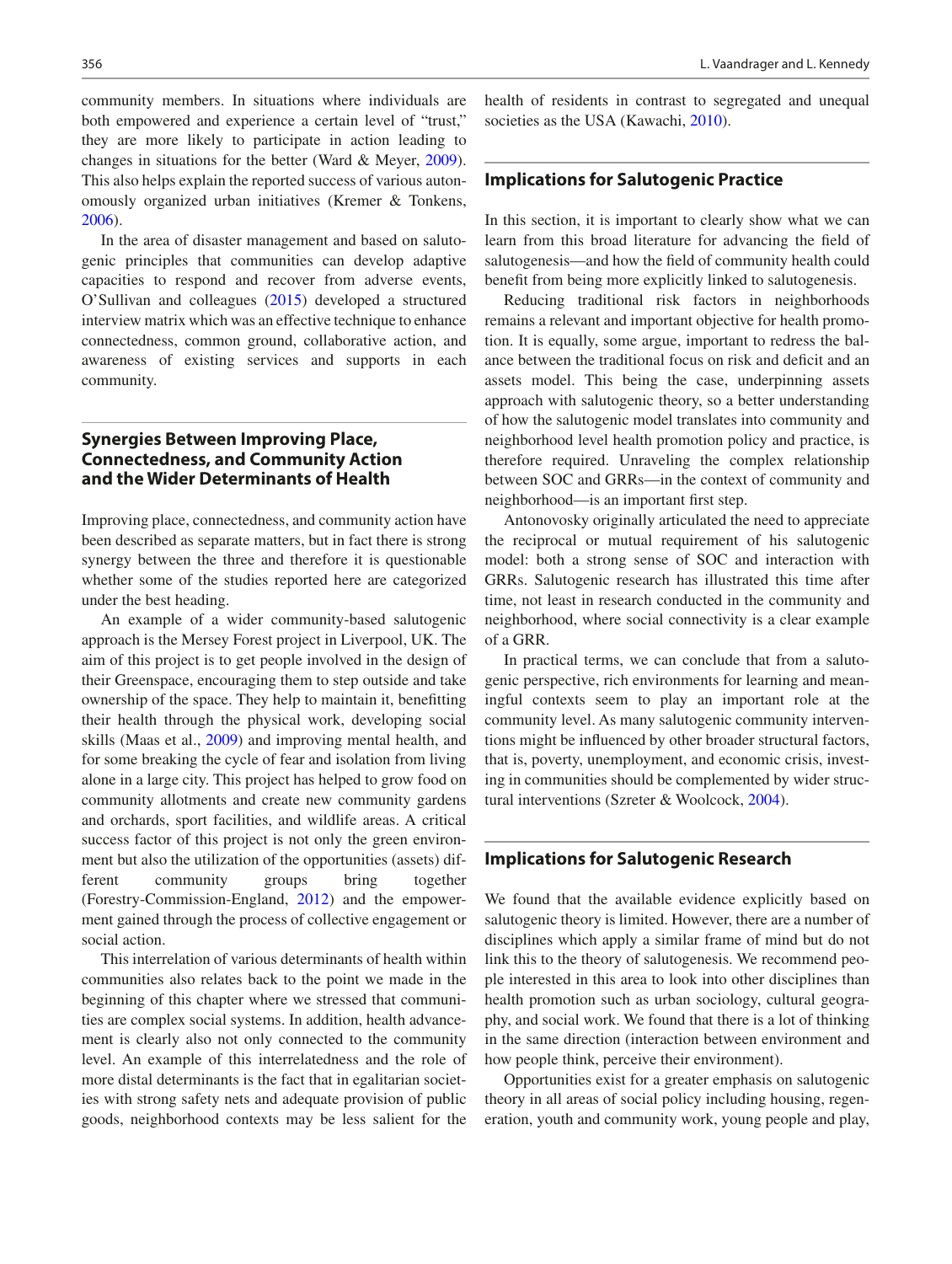community safety and policing, education, and employment.

There is an abundance of evidence of a relationship between strong social connection or connectivity and enhanced sense of health and well-being. How this plays out at the community level is more diffcult to articulate. Research into communities where social capital and cultural capital are seen as GRRs is largely lacking (Lindström, [2012](#page-10-39)). More research is required that adopts a salutogenic lens for interpreting health and well-being within this context. Recent examples (Dunleavy et al., [2014;](#page-10-40) Schreuder et al., [2014](#page-11-12)) have attempted to use the theoretical framework of salutogenesis to identify potential GRRs and the underlying mechanisms of health development; although useful and, seemingly logical, one of the challenges of this approach is to stay critical about what we label as GRRs and SOC. A more inductive type of research is also needed to further examine when a resource becomes a GRR.

A salutogenic community approach/asset approach of creating rich, social, and physical environments for learning and meaningful contexts leads to improved outcomes in a range of domains, and it is difficult to capture them (and certainly only measuring SOC makes little sense). More work is needed to help develop appropriate indicators for both the assets approach and salutogenic theory and other strengthbased approaches.

Effects of a salutogenic community approach might not be visible immediately but might take a long time. Health promotion is however used to meet this challenge. For decades now, we have had to educate researchers and policymakers from other felds or familiar with more traditional paradigms to recognize the relativist and distal nature of so many of the outcomes from health promotion practice. As already mentioned, the complexity of community systems confounds this further. We must therefore seek to develop a range of indicators to measure health and well-being at the community level; if we can break this down further into key concepts to be associated with salutogenic processes, then there will be progress. New research designs are also needed to capture effectiveness questions.

# **Challenges for the Future**

To date, the majority of research into salutogenesis has been done from a quantitative perspective. This is understandable, given that Antonovsky's work focused around the SOC and subsequently the use of SOC scale in attempting to explain causal explanations between individual and particular health outcomes. This approach has some merit for researchers interested in enabling the promotion of health through communities, social networks, and social action. It is, however,

most likely to result in the characterization of certain community types or behavior in terms of strong or weak SOC. Although extrapolations can be made, based on the evidence base for a relationship between SOC and health and well-being, this approach seems limited, largely due to our limited understanding of the precise mechanisms of "what creates SOC and salutogenic setting or place," such as a community (e.g., workplace, neighborhood). More research, particularly involving qualitative inquiry, is needed to explore the closeness of ft between existing theory and experience.

Cross-cultural comparisons of subjective experience are also warranted to test out existing ideas linking salutogenesis with community and neighborhood health in different settings. We need to be confdent that the key terms and concepts we develop are relevant in any context. Finally, more evidence is needed, especially from other societal contexts, for example, in less developed countries.

#### **References**

- <span id="page-9-8"></span>Almedom, A. M. (2005). Social capital and mental health: An interdisciplinary review of primary evidence. *Social Science & Medicine, 61*(5), 943–964.
- <span id="page-9-5"></span>Antonovsky, A. (1996). The salutogenic model as a theory to guide health promotion. *Health Promotion International, 11*(1), 11–18.
- <span id="page-9-3"></span>Attwood, C., Singh, G., & Britain, G. (2003). *2001 Home Offce citizenship survey: People, families and communities*. Home Offce.
- <span id="page-9-12"></span>Baum, F. E., Ziersch, A. M., Zhang, G., & Osborne, K. (2009). Do perceived neighbourhood cohesion and safety contribute to neighbourhood differences in health? *Health & Place, 15*(4), 925–934.
- <span id="page-9-0"></span>Biddle, S., & Seymour, M. (2012). Healthy neighbourhoods and communities: Policy and practice. In A. Scriven & M. Hodgins (Eds.), *Health promotion settings: Principles and practice* (pp. 92–109). Sage.
- <span id="page-9-7"></span>Bjork, J., Albin, M., Grahn, P., Jacobsson, H., Ardo, J., Wadbro, J., et al. (2008). Recreational values of the natural environment in relation to neighbourhood satisfaction, physical activity, obesity and wellbeing. *Journal of Epidemiology & Community Health, 62*(4), e2.
- <span id="page-9-9"></span>Bragg, R., Wood, C., & Barton, J. (2013). Ecominds effects on mental wellbeing. *Mind, 15*, 4BQ.
- <span id="page-9-11"></span>Brown, C., & Grant, M. (2007). Natural medicine for planners. *Town and Country Planning—Special Issue: Planning for Healthy Communities, 76*(2), 67–69.
- <span id="page-9-2"></span>Buckner, J. C. (1988). The development of an instrument to measure neighborhood cohesion. *American Journal of Community Psychology, 16*(6), 771–791.
- <span id="page-9-4"></span>Bunyan, P. (2013). Partnership, the big society and community organizing: Between romanticizing, problematizing and politicizing community. *Community Development Journal, 48*(1), 119–133.
- <span id="page-9-10"></span>Burls, A. (2007). People and green spaces: Promoting public health and mental Well-being through ecotherapy. *Journal of Public Mental Health, 6*(3), 24–39.
- <span id="page-9-1"></span>Chavis, D., & Wandersman, A. (1990). Sense of community in the urban environment. A catalyst for participation and community development. *American Journal of Community Psychology, 18*(1), 55–81.
- <span id="page-9-6"></span>Cleland, V., Timperio, A., Salmon, J., Hume, C., Baur, L. A., & Crawford, D. (2010). Predictors of time spent outdoors among chil-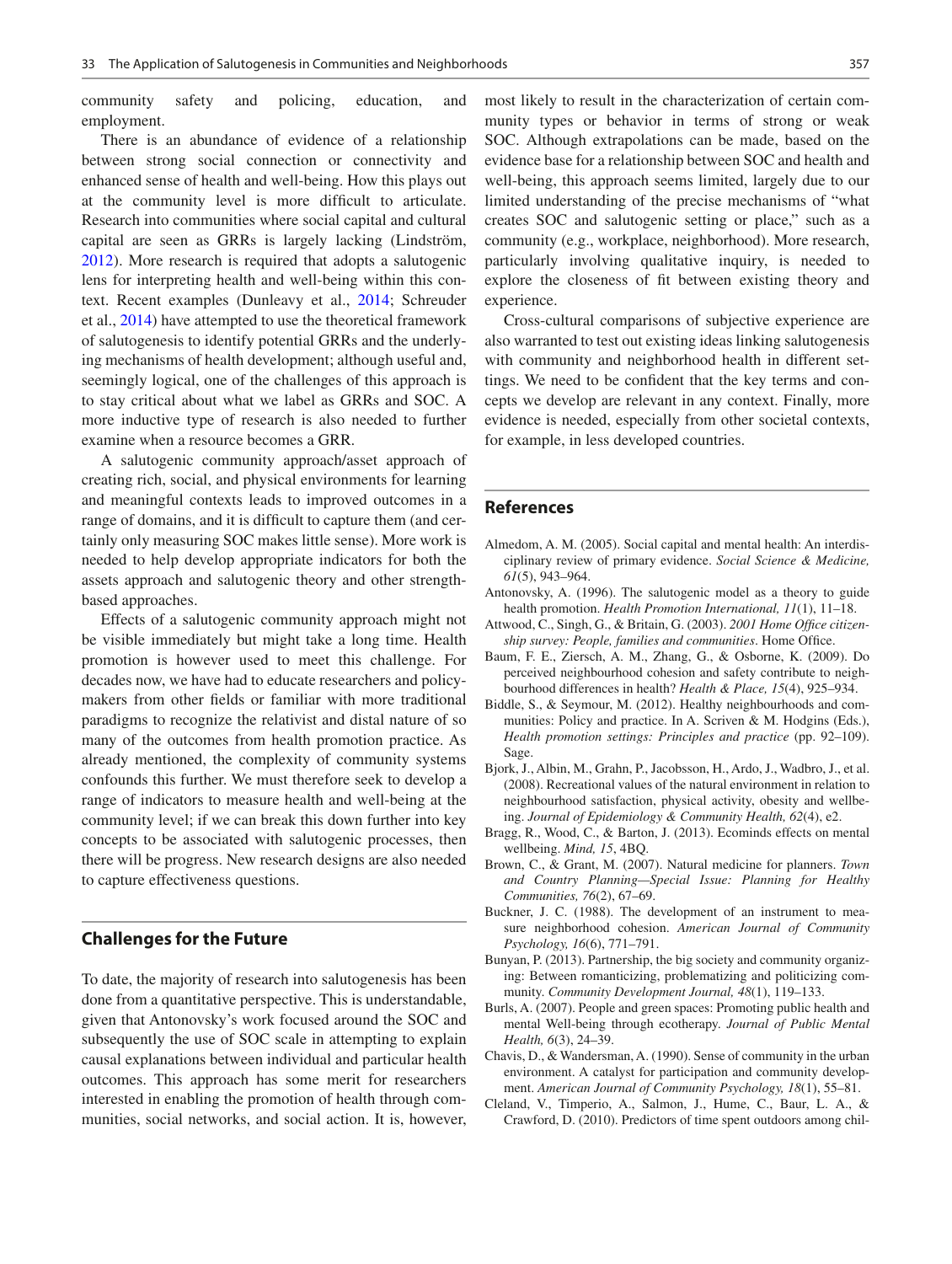dren: 5-year longitudinal fndings. *Journal of Epidemiology and Community Health, 64*(5), 400–406.

- <span id="page-10-3"></span>Commission-on-Integration-and-Cohesion. (2007). *Our shared future*. Department for Communities and Local Government.
- <span id="page-10-27"></span>de Jong, K., Albin, M., Skärbäck, E., Grahn, P., & Björk, J. (2012). Perceived green qualities were associated with neighborhood satisfaction, physical activity, and general health: Results from a crosssectional study in suburban and rural Scania, southern Sweden. *Health & Place, 18*(6), 1374–1380.
- <span id="page-10-21"></span>Depledge, M., Stone, R., & Bird, W. J. (2011). Can natural and virtual environments be used to promote improved human health and wellbeing? *Environmental Science & Technology, 45*(11), 4660–4665.
- <span id="page-10-40"></span>Dunleavy, A., Kennedy, L. A., & Vaandrager, L. (2014). Wellbeing for homeless people: A salutogenic approach. *Health Promotion International, 29*(1), 144–154.
- <span id="page-10-30"></span>Dyment, J. E., & Bell, A. C. (2008). Grounds for movement: Green school grounds as sites for promoting physical activity. *Health Education Research, 23*(6), 952–962.
- <span id="page-10-5"></span>Elliot, E., Byrne, E., Shirani, F., Gong, Y., Henwood, K., Morgan, H., et al. (2012). *A review of theories and concepts and interventions relating to community level strengths and their impact on health and wellbeing*. Connected Communities Programme, London, Arts & Humanities Research Board 2012.
- <span id="page-10-28"></span>Esdonk, T. (2012). *Community gardening and the benefcial health effects. Analysis from a salutogenic perspective. Master thesis Health and Society*. Wageningen University and Glyndwr University.
- <span id="page-10-13"></span>Fone, D. L., Farewell, D., & Dunstan, F. D. (2006). An ecometric analysis of neighbourhood cohesion. *Population Health Metrics, 4*(1), 17.
- <span id="page-10-11"></span>Foot, J., & Hopkins, T. (2010). *A glass half-full: How an asset approach can improve community health and Well-being*. IDeA Health Communities Programme.
- <span id="page-10-38"></span>Forestry-Commission-England. (2012). *Benefts to health and wellbeing of trees and green spaces*. Farnham.
- <span id="page-10-26"></span>Friedli, L., & Parsonage, M. (2009). Building an economic case for mental health promotion: Part I. *Journal of Public Mental Health, 6*(3), 14–23.
- <span id="page-10-4"></span>Frohlich, K. L., & Potvin, L. (1999). Health promotion through the lens of population health: Toward a salutogenic setting. *Critical Public Health, 9*(3), 211–222.
- <span id="page-10-12"></span>García-Moya, I., Rivera, F., Moreno, C., Lindström, B., & Jiménez-Iglesias, A. (2012). Analysis of the importance of family in the development of sense of coherence during adolescence. *Scandinavian Journal of Public Health, 40*(4), 333–339.
- <span id="page-10-33"></span>Hale, J., Knapp, C., Bardwell, L., Buchenau, M., Marshall, J., Sancar, F., et al. (2011). Connecting food environments and health through the relational nature of aesthetics: Gaining insight through the community gardening experience. *Social Science & Medicine, 72*(11), 1853–1863.
- <span id="page-10-9"></span>Harrison, D., Ziglio, E., Levin, L., & Morgan, A. (2004). *Assets for health and development: Developing a conceptual framework*. European Office for Investment for Health and Development. WHO.
- <span id="page-10-25"></span>Holt-Lunstad, J., Smith, T. B., & Layton, J. B. (2010). Social relationships and mortality risk: A meta-analytic review. *PLoS Medicine, 7*(7), e1000316.
- <span id="page-10-15"></span>Jack, G. (2010). Place matters: The signifcance of place attachments for children's Well-being. *British Journal of Social Work, 40*(3), 755–771.
- <span id="page-10-8"></span>Kawachi, I. (2010). The relationship between health assets, social capital and cohesive communities. In A. Morgan, M. Davies, & E. Ziglio (Eds.), *Health assets in a global context* (pp. 167–179). Springer.
- <span id="page-10-35"></span>Kremer, M., & Tonkens, E. (2006). Authority, trust, knowledge and the public good in disarray. In J. W. Diuvendak, T. Knijn, & M. Kremer (Eds.), *Policy, people and the new professional* (pp. 122–134). Amsterdam University Press.
- <span id="page-10-16"></span>Lager, D., Van Hoven, B., & Huigen, P. P. P. (2013). Dealing with change in old age: Negotiating working-class belonging in a neigh-

bourhood in the process of urban renewal in the Netherlands. *Geoforum, 50*, 54–61.

- <span id="page-10-7"></span>Larsen, E. L., & Stock, C. (2011). Capturing contrasted realities: Integrating multiple perspectives of Danish community life in health promotion. *Health Promotion International, 26*(1), 14–22.
- <span id="page-10-14"></span>Lee, A., & Maheswaran, R. (2011). The health benefts of urban green spaces: A review of the evidence. *Journal of Public Health, 33*(2), 212.
- <span id="page-10-31"></span>Lezwijn, J., Naaldenberg, J., Vaandrager, L., & van Woerkum, C. (2011). Neighbors connected: The interactive use of multi-method and interdisciplinary evidence in the development and implementation of neighbors connected. *Global Health Promotion, 18*(1), 27–30.
- <span id="page-10-39"></span>Lindström, B. (2012). A journey to the Center of Health—Some views and refections on concepts for health promotion practice—Plotting a roadmap towards New Health and the Salutogenic Society. In S. T. Innstrand (Ed.), *Health promotion—Theory and practice* (pp. 267– 282). HiST/NTNU.
- <span id="page-10-29"></span>Liverpool-City-Council. (2012). *The value of parks and greenspaces*. Liverpool.
- <span id="page-10-37"></span>Maas, J., van Dillen, S., Verheij, R., & Groenewegen, P. (2009). Social contacts as a possible mechanism behind the relation between green space and health. *Health & Place, 15*(2), 586–595.
- <span id="page-10-22"></span>Maas, J., Verheij, R., Groenewegen, P., De Vries, S., & Spreeuwenberg, P. (2006). Green space, urbanity, and health: How strong is the relation? *Journal of Epidemiology and Community Health, 60*(7), 587–592.
- <span id="page-10-17"></span>Maass, R., Lindström, B., & Lillefjell, M. (2014). Exploring the relationship between perceptions of neighbourhood resources, sense of coherence and health for different groups in a Norwegian neighbourhood. *Journal of Public Health Research, 3*(208), 11–20.
- <span id="page-10-24"></span>Magis, K. (2010). Community resilience: An indicator of social sustainability. *Society & Natural Resources, 23*(5), 401–416.
- <span id="page-10-23"></span>Marmot, M., Allen, J., Goldblatt, P., Boyce, T., McNeish, D., Grady, M., et al. (2010). *Fair society, healthy lives: Strategic review of health inequalities in England post-2010*. The Marmot Review.
- <span id="page-10-0"></span>Mc Knight, J., & Block, P. (2010). *The abundant community. Awakening the power of families and neighbourhoods*. Berrett Koehler.
- <span id="page-10-18"></span>Mitchell, R., & Popham, F. (2008). Effect of exposure to natural environment on health inequalities: An observational population study. *The Lancet, 372*(9650), 1655–1660.
- <span id="page-10-34"></span>Mooney, G., & Fyfe, N. (2006). New labour and community protests: The case of the Govanhill swimming pool campaign, Glasgow. *Local Economy, 21*(2), 136–150.
- <span id="page-10-10"></span>Morgan, A., & Ziglio, E. (2007). Revitalising the evidence base for public health: An assets model. *Promotion & Education, 14*(2 suppl), 17–22.
- <span id="page-10-6"></span>Morton, M. J., & Lurie, N. (2013). Community resilience and public health practice. *American Journal of Public Health, 103*(7), 1158–1160.
- <span id="page-10-32"></span>Nash, J. K. (2002). Neighborhood effects on sense of school coherence and educational behavior in students at risk of school failure. *Children & Schools, 24*(2), 73–89.
- <span id="page-10-20"></span>Nielsen, T., & Hansen, K. (2007). Do green areas affect health? Results from a Danish survey on the use of green areas and health indicators. *Health & Place, 13*(4), 839–850.
- <span id="page-10-36"></span>O'Sullivan, T. L., Corneil, W., Kuziemsky, C. E., & Toal-Sullivan, D. (2015). Use of the structures interview matrix to enhance community resilience through collaboration and inclusive engagement. *Systems Research and Behavioral Science, 32*, 616–628.
- <span id="page-10-19"></span>Richardson, E. A., Mitchell, R., Hartig, T., de Vries, S., Astell-Burt, T., & Frumkin, H. (2012). Green cities and health: A question of scale? *Journal of Epidemiology and Community Health, 66*(2), 160–165.
- <span id="page-10-2"></span>Robinson, D. (2005). The search for community cohesion: Key themes and dominant concepts of the public policy agenda. *Urban Studies, 42*(8), 1411–1427.
- <span id="page-10-1"></span>Rutherford, J. (2008). The culture of capitalism. *Soundings: A Journal of Culture and Politics, 38*, 8–18.